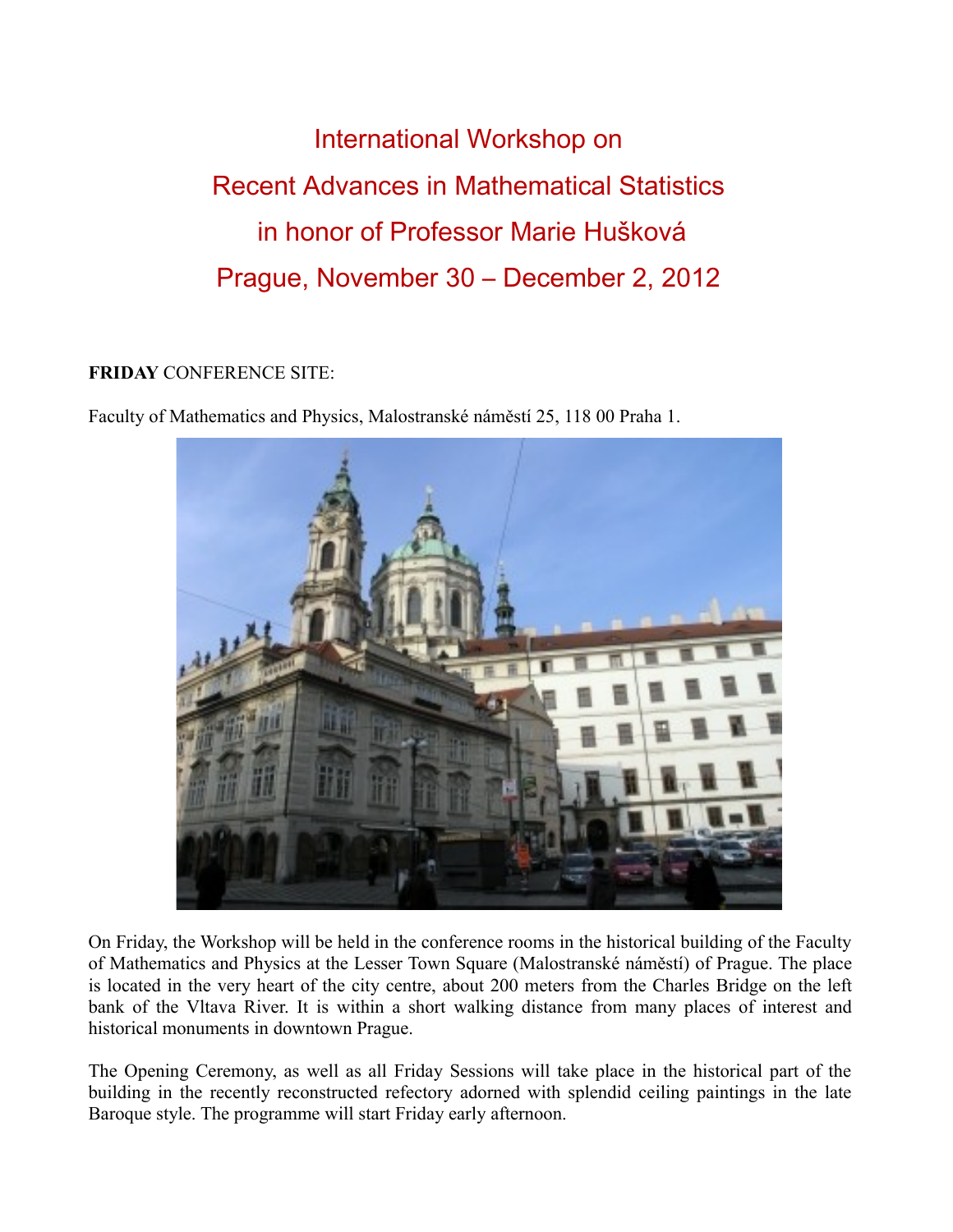The closest Metro Station "Malostranska" (Green Line A), from which you can walk (5 min) or continue by tram – one stop on line no. 12 or 20. You get off at the "Malostranske namesti" stop. Look uphill and you will see the building of Faculty of Mathematics and Physics.

## **SATURDAY AND SUNDAY** CONFERENCE SITE:

Faculty of Mathematics and Physics, Sokolovská 83, Praha 8



On Saturday and Sunday, the workshop will take place in Sokolovská 83 in room K1.

The closest Metro station is Křižíkova (Yellow Line B). The tram station Křižíkova (trams 3 and 8) is located just across the street.